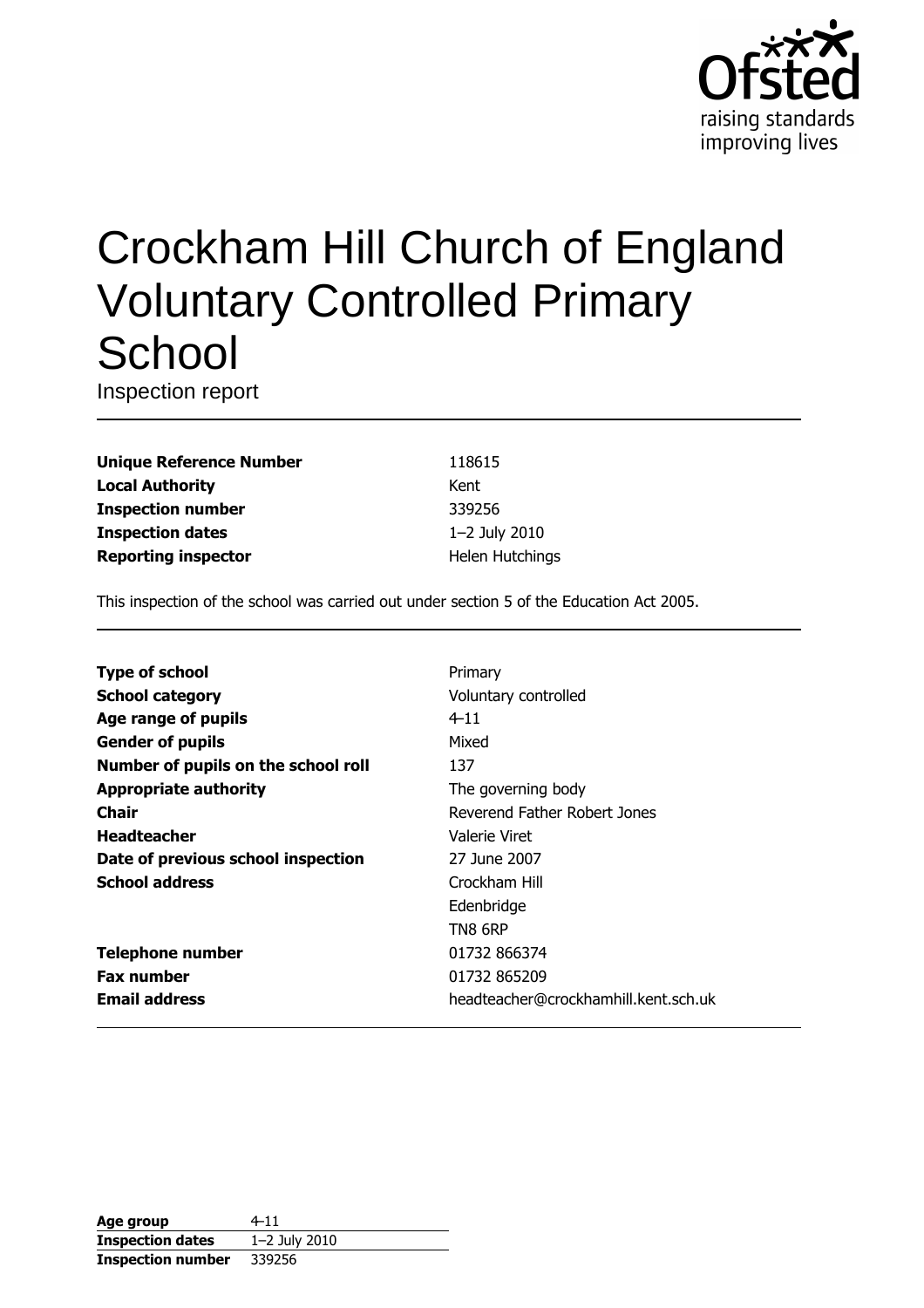The Office for Standards in Education, Children's Services and Skills (Ofsted) regulates and inspects to achieve excellence in the care of children and young people, and in education and skills for learners of all ages. It regulates and inspects childcare and children's social care, and inspects the Children and Family Court Advisory Support Service (Cafcass), schools, colleges, initial teacher training, work-based learning and skills training, adult and community learning, and education and training in prisons and other secure establishments. It rates council children's services, and inspects services for looked after children, safequarding and child protection.

Further copies of this report are obtainable from the school. Under the Education Act 2005, the school must provide a copy of this report free of charge to certain categories of people. A charge not exceeding the full cost of reproduction may be made for any other copies supplied.

If you would like a copy of this document in a different format, such as large print or Braille, please telephone 08456 404045, or email enquiries@ofsted.gov.uk.

You may copy all or parts of this document for non-commercial educational purposes, as long as you give details of the source and date of publication and do not alter the documentation in any way.

Royal Exchange Buildings St Ann's Square Manchester M2 7LA T: 08456 404045 Textphone: 0161 618 8524 E: enquiries@ofsted.gov.uk W: www.ofsted.gov.uk © Crown copyright 2010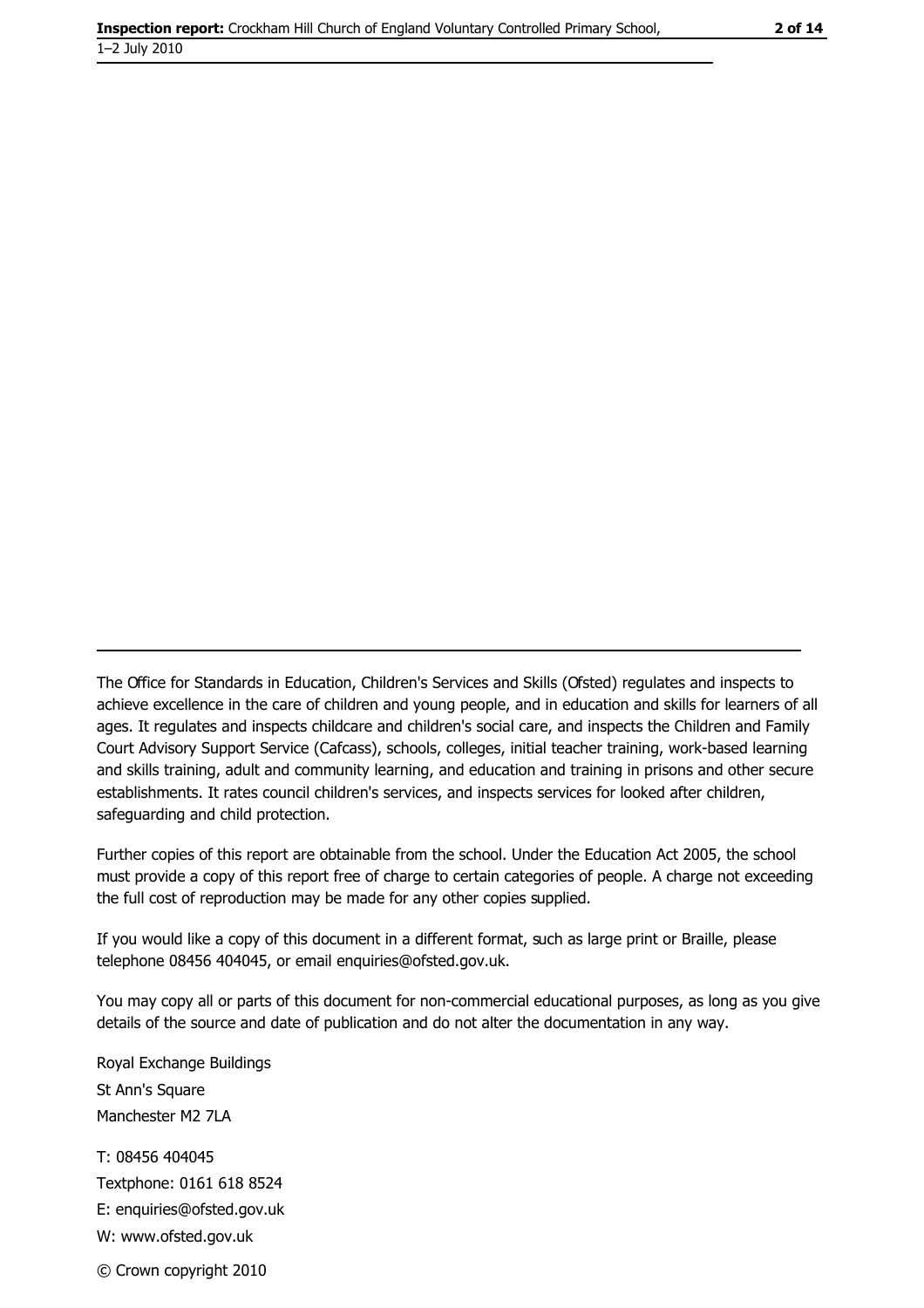# **Introduction**

This inspection was carried out by two additional inspectors. Inspectors visited nine lessons involving seven teachers, and held meetings with representative governors, staff and groups of pupils. They observed the school's work and looked at pupils' work, the school improvement plan, assessment information and curriculum planning. In addition, 34 questionnaires from parents and carers were received and analysed together with 14 from staff and 71 from pupils.

The inspection team reviewed many aspects of the school's work. It looked in detail at the following:

- the progress pupils make, particularly in Key Stage 1  $\blacksquare$
- how well the curriculum supports the teaching of reading  $\blacksquare$
- arrangements to meet the needs of children in a class with Year 1 pupils  $\blacksquare$
- how effectively school performance is monitored and evaluated and the extent to  $\blacksquare$ which all staff are involved in setting priorities for further improvement.

# **Information about the school**

The pupils in this smaller-than-average-sized primary school are mainly from White British backgrounds, but other heritages are represented in small numbers. The proportion of pupils known to be eligible for free school meals is low. The proportion of pupils who have special educational needs and/or disabilities, including those who have a statement of special educational needs, is above average. Pupils' identified needs mostly relate to speech, language and communication difficulties. An above-average proportion of pupils leave or join the school part way through their primary education. The school holds Basic Skills Quality Mark, Healthy School, Travel and Eco-School awards.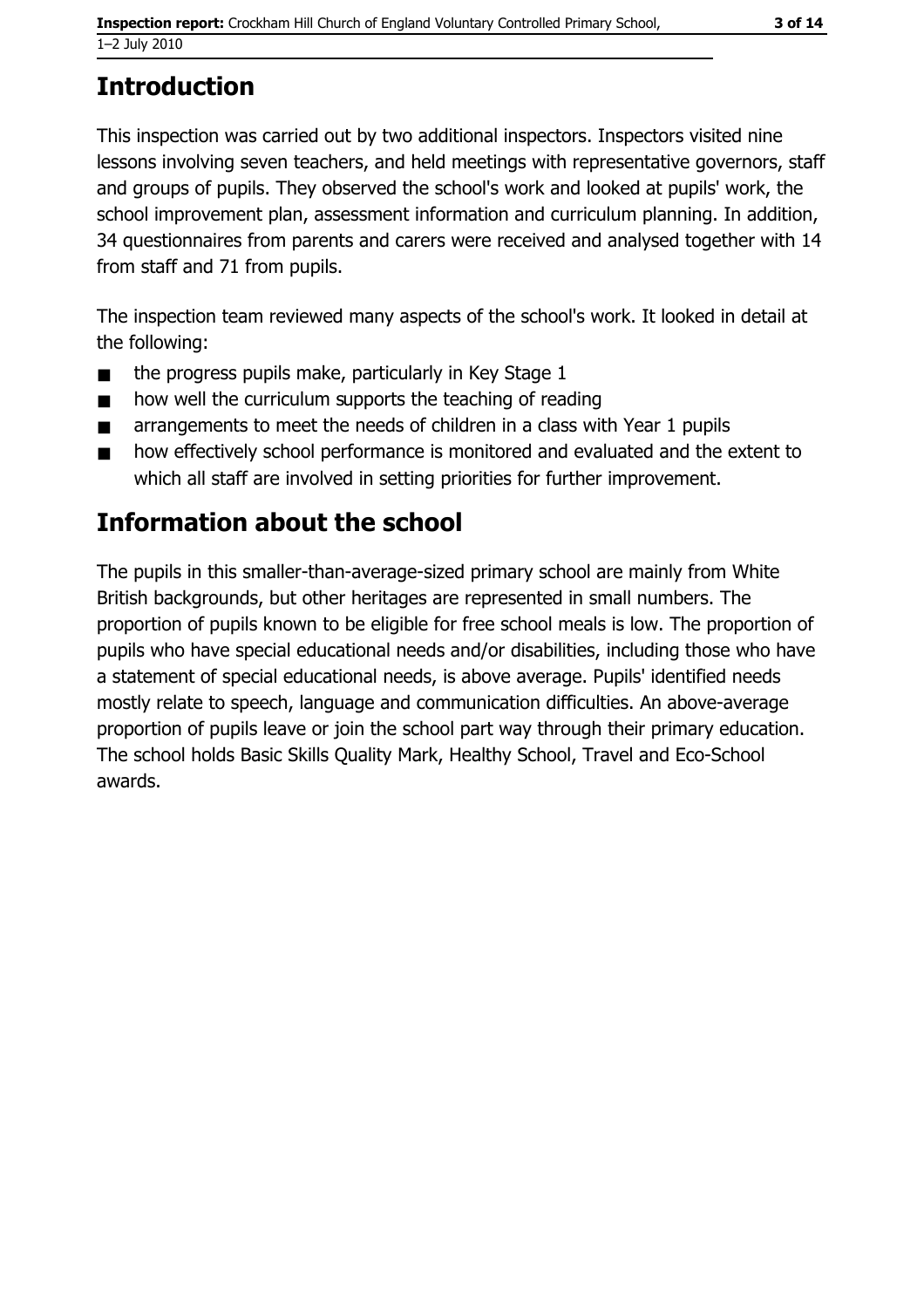# **Inspection judgements**

# Overall effectiveness: how good is the school?

## The school's capacity for sustained improvement

# **Main findings**

'I feel very fortunate that my child is a pupil at such a wonderful school' is a comment that typifies the regard that many parents have for this outstanding school. Pupils are rightly proud of their school and make an excellent contribution to its smooth running and plans for further development. They thoroughly enjoy school and are polite and considerate towards one another. All staff and the governing body work hard towards the same goal of helping pupils to achieve to the best of their ability in a secure and caring environment. Excellent care, guidance and support are outstanding features of this school. Self-evaluation is well informed and accurate, and staff at all levels are involved fully in identifying and contributing to the school's improvement priorities. Since its last inspection, the school has improved upon already high attainment. This record shows that it has a good capacity for further improvement.

The school ensures that pupils have memorable experiences which promote good learning and pupils' personal development exceptionally well. The outstanding curriculum is enriched by extensive provision for sport and music and by many additional visits. Pupils have very positive attitudes to learning. They have an excellent understanding of how to stay safe and look after their health. Pupils value and respect each other's views, contributing well to learning and the school's warm family ethos. Pupils' spiritual, moral, social and cultural development is promoted well through all aspects of school life, effectively reflecting the school's faith status. Pupils reflect maturely on Christian values, for example considering the relevance of Bible stories to modern day living. Pupils study many of the different beliefs represented in today's society, but senior leaders recognise that currently pupils do not have enough first-hand opportunities to learn about life in multi-cultural Britain.

Children get off to a good start in Reception and teachers build well on this through the rest of the school, so that pupils achieve well. Their outstanding academic achievement and ability to work together ensure that they are exceptionally well prepared for future learning. Although generally above national average, attainment in reading has not been as strong as in writing by the end of Year 2. Changes made, including a daily quided reading session and an increased emphasis on the teaching of phonics, have had a positive impact. As a result, attainment in reading is now well above the national average. Teaching is effective across the school so that pupils make consistently good progress. Teachers give pupils work at different levels which generally meets the needs of different abilities and ages within the class, although sometimes tasks could be more challenging. Teachers identify clear learning objectives and generally use these well to review learning at the end of the session. On occasion, not enough is made of the plenary to make sure that pupils have reviewed their success and thought about the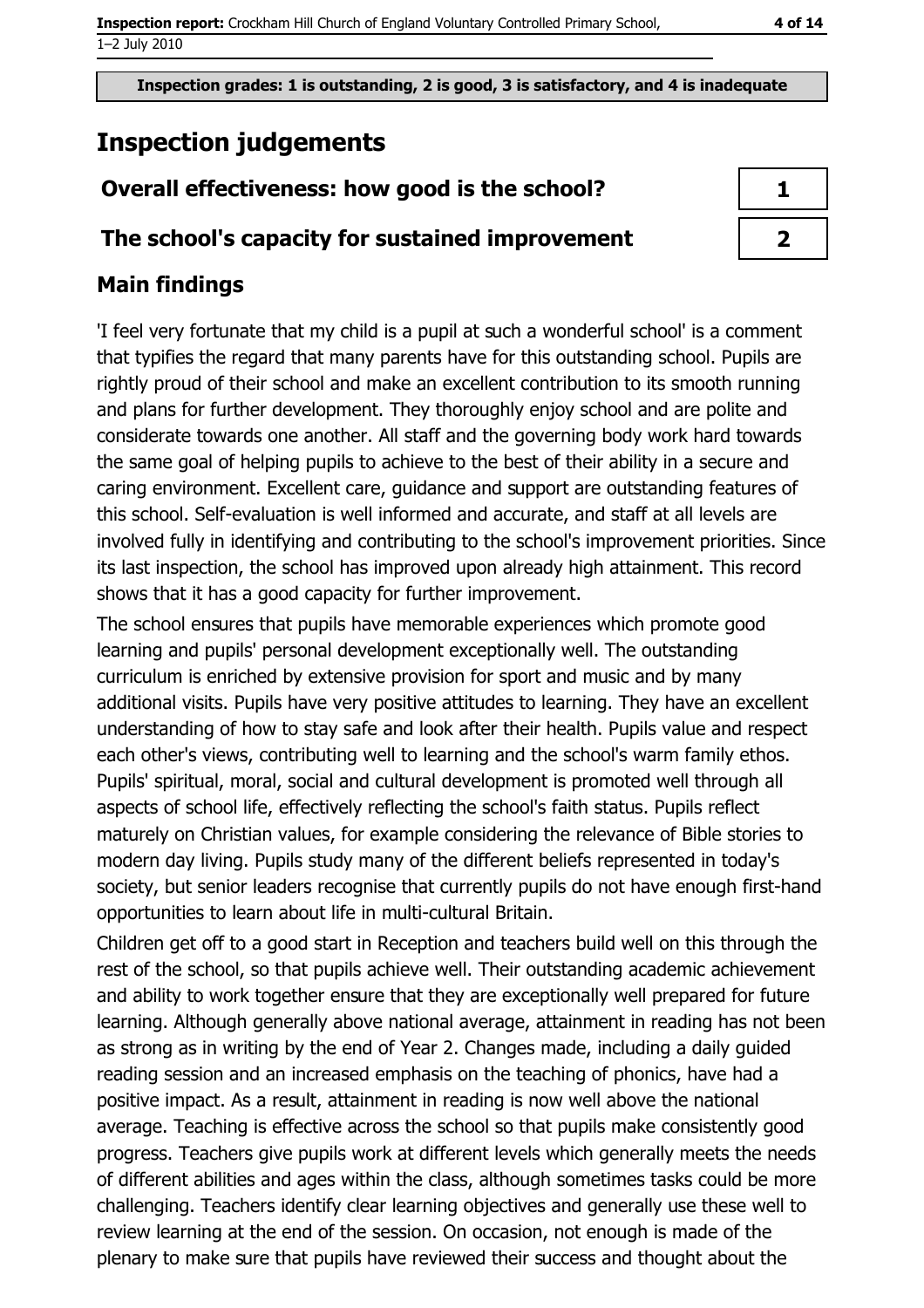next steps in their learning. Teaching assistants make a good contribution to pupils' learning, often focused on helping individual pupils or small groups.

# What does the school need to do to improve further?

- Make teaching and learning even more effective so that pupils' progress is  $\blacksquare$ accelerated further by:
	- ensuring that tasks are always closely matched to their earlier attainment
	- make greater use of opportunities to review how well learning is progressing.

 $\mathbf{1}$ 

Give pupils more opportunities to understand cultural diversity in modern Britain.

# **Outcomes for individuals and groups of pupils**

The school's commitment to ensuring high quality outcomes for pupils' academic and personal development is reflected in the wide range of national awards achieved in recent years. Pupils enjoy all that the school offers, shown in their high attendance and concentration in lessons. They are keen learners, as was seen for example when a teacher used a software programme as a stimulus for writing. Year 6 pupils began to record their ideas for an opening to a story before being required to do so. However, sometimes in their enthusiasm, pupils chatter when their teacher is explaining the detail of their tasks. Pupils have excellent opportunities to develop their creative writing and use their skills well in other subjects across the curriculum. Attainment in the Year 6 national tests is consistently high. Pupils who have special educational needs and/or disabilities and those whose circumstances make them vulnerable make good, and sometimes excellent, progress because of well-targeted and effective support. Higher ability pupils also make good progress, particularly when work is challenging and gives them opportunities to work things out for themselves.

Pupils' commitment to school is shown in their support for a very wide range of clubs, covering a range of interests from sewing and cookery to 'Star Performers' and a poetry club. Sport is well represented and attended. Pupils' enthusiasm for sporting activities is seen in their success in competitive events and their eagerness during sports afternoon during the inspection. They are energetic at playtimes, making full use of the high quality equipment and well-planned grounds. Pupils are responsible advocates for their own safety as seen in their positive response to the school council's introduction of a rota of activities so that different games can be undertaken in the playground. They willingly take on responsibility, for example as playground leaders to involve vounger children in games, or using their information and communication technology (ICT) skills to produce a school magazine. Pupils express their appreciation of the support of the local community in providing additional facilities and, in turn, make their own contribution such as keeping a stretch of road litter free or carol singing at Chartwell. Pupils have a keen awareness of ecological issues and they proudly initiate activities, such as Year 6 pupils planting a 'willow classroom' to be used by other classes. Pupils report that they feel safe and that any incidents of inconsiderate behaviour are taken seriously and dealt with quickly and effectively by an adult. Consequently, the school is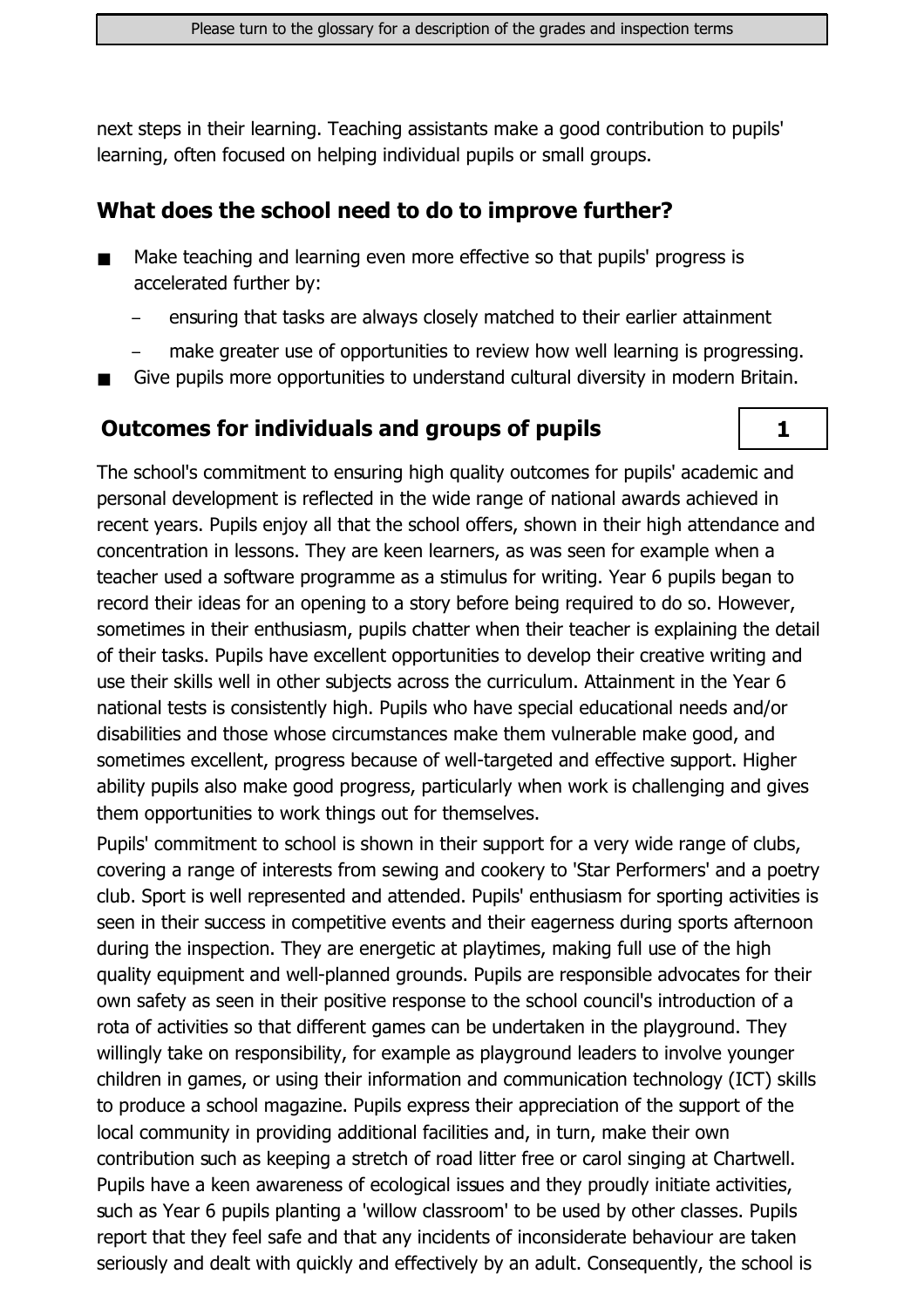#### Inspection grades: 1 is outstanding, 2 is good, 3 is satisfactory, and 4 is inadequate

happy and harmonious. Pupils' consideration of others less fortunate than themselves is seen in their keenness to organise fundraising events, such as after the Haiti earthquake.

| These are the grades for pupils' outcomes |  |  |  |
|-------------------------------------------|--|--|--|
|-------------------------------------------|--|--|--|

| Pupils' achievement and the extent to which they enjoy their learning                                                     |                |
|---------------------------------------------------------------------------------------------------------------------------|----------------|
| Taking into account:<br>Pupils' attainment <sup>1</sup>                                                                   | 1              |
| The quality of pupils' learning and their progress                                                                        | $\overline{2}$ |
| The quality of learning for pupils with special educational needs and/or<br>disabilities and their progress               | $\overline{2}$ |
| The extent to which pupils feel safe                                                                                      | 1              |
| <b>Pupils' behaviour</b>                                                                                                  | $\mathbf{2}$   |
| The extent to which pupils adopt healthy lifestyles                                                                       | 1              |
| The extent to which pupils contribute to the school and wider community                                                   | 1              |
| The extent to which pupils develop workplace and other skills that will<br>contribute to their future economic well-being | 1              |
| Taking into account:<br>Pupils' attendance <sup>1</sup>                                                                   | 1              |
| The extent of pupils' spiritual, moral, social and cultural development                                                   |                |

### How effective is the provision?

Pupils benefit from consistently good teaching. Teachers work very well together to share ideas and develop their professional practice. They use interactive whiteboards well to illustrate and enliven learning. Teachers and teaching assistants use questioning effectively to encourage pupils to think things through for themselves. Although sometimes opportunities are missed to probe pupils about their learning through the lesson or to summarise at the end. Teachers mark pupils' work regularly, and provide much encouragement and indicate what might be improved. The introduction of the 'review and improve' sessions ensures that pupils have good opportunities to follow up the advice given. Teachers use their knowledge of pupils' levels to plan work which is matched appropriately to their prior attainment. Sometimes this could be refined further to provide more challenging work to accelerate pupils' progress.

The grades for attainment and attendance are: 1 is high; 2 is above average; 3 is broadly average; and 4 is low.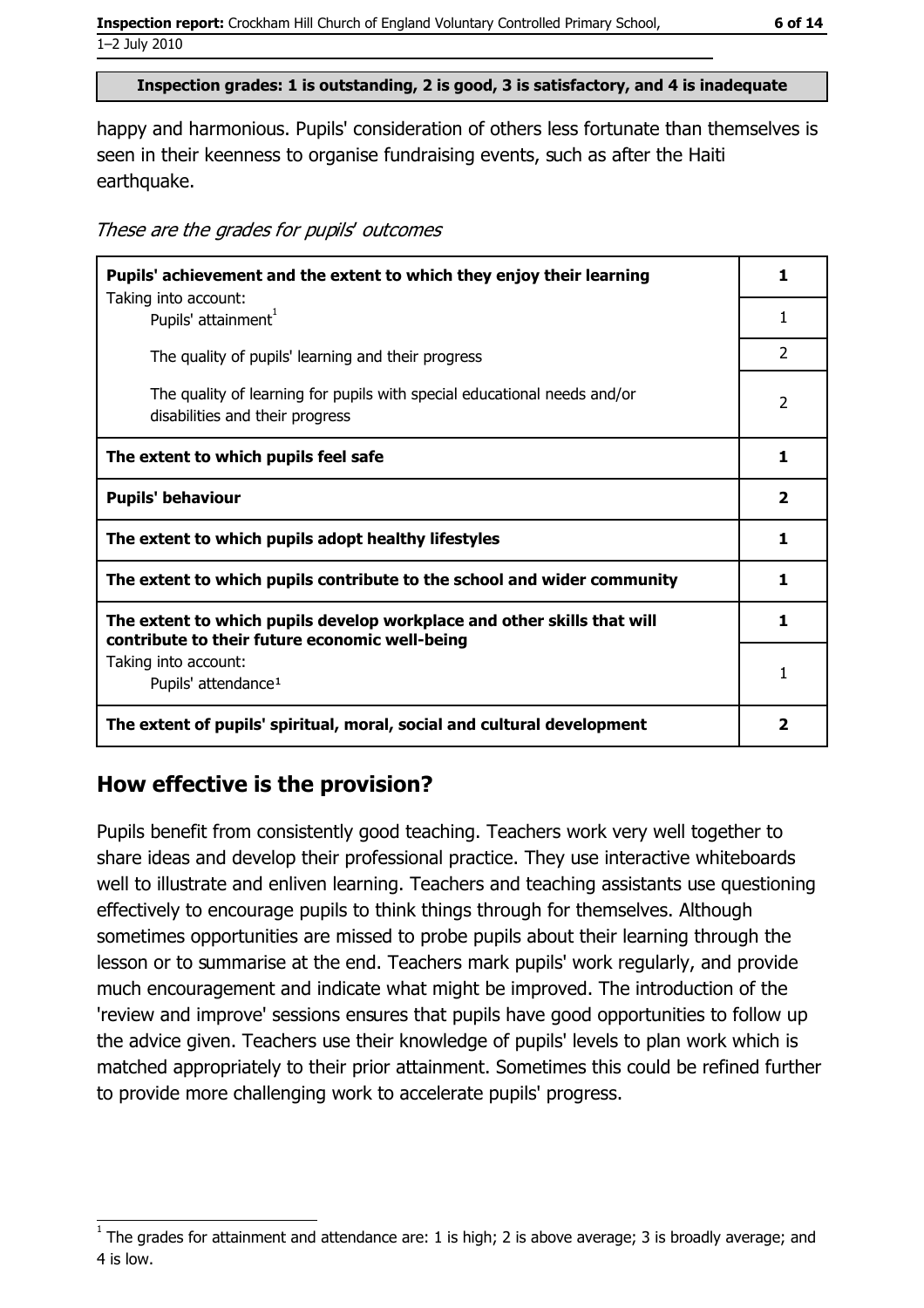The curriculum makes very effective use of themes which link subjects so that learning is interesting and pupils have valuable opportunities to use their literacy, numeracy and ICT skills. They say that teachers 'make learning fun'. Teachers use the locality exceptionally well to get pupils involved in an exciting range of first-hand experiences. The partnership scheme with Chartwell is the basis for interesting work in history, science, art and music. Recent visits include a visit to Winston Churchill's studio, followed by time spent painting in the gardens. Another visit was used for pupils to learn about plant production in the kitchen garden. Residential visits are the highlight of the year for many pupils, planned carefully to give Year 5 pupils a short stay away from home before the longer Year 6 visit to the Isle of Wight. Pupils' detailed records of their visit indicated the breadth of learning and the pride they take in all their work.

Staff know individual pupils well and the school has very harmonious relationships with almost all parents or carers. Parents particularly appreciate the support shown in handling difficult and sensitive situations. Exemplary induction and transition arrangements ensure that pupils start school and transfer between classes and to secondary school with confidence. Pupils with additional needs are identified early and external agencies involved quickly if expertise beyond that available in the school is required. As a result, these pupils, including those with speech and language difficulties, are supported very well.

| The quality of teaching                                                                                    |  |
|------------------------------------------------------------------------------------------------------------|--|
| Taking into account:<br>The use of assessment to support learning                                          |  |
| The extent to which the curriculum meets pupils' needs, including, where<br>relevant, through partnerships |  |
| The effectiveness of care, guidance and support                                                            |  |

# How effective are leadership and management?

The headteacher's clear leadership and the good support of senior leaders and the governing body have ensured that the school has built well on the strengths evident when it was last inspected. Staff morale is high and individuals contribute well to whole-school development. Their efforts are seen in a tangible way in the new hall and improved classrooms, adding greatly to the school's facilities. This includes the introduction of meals cooked on site to promote healthy eating and has resulted in a significant increase in the uptake of school lunches. Governors are supportive of the school and hold it to account effectively for its performance. Accurate self-evaluation and monitoring of performance are used effectively to sharpen practice, for example in the marking of pupils' work. Development planning identifies appropriate actions to sustain improvements.

The school actively promotes equality of opportunity by evaluating the performance of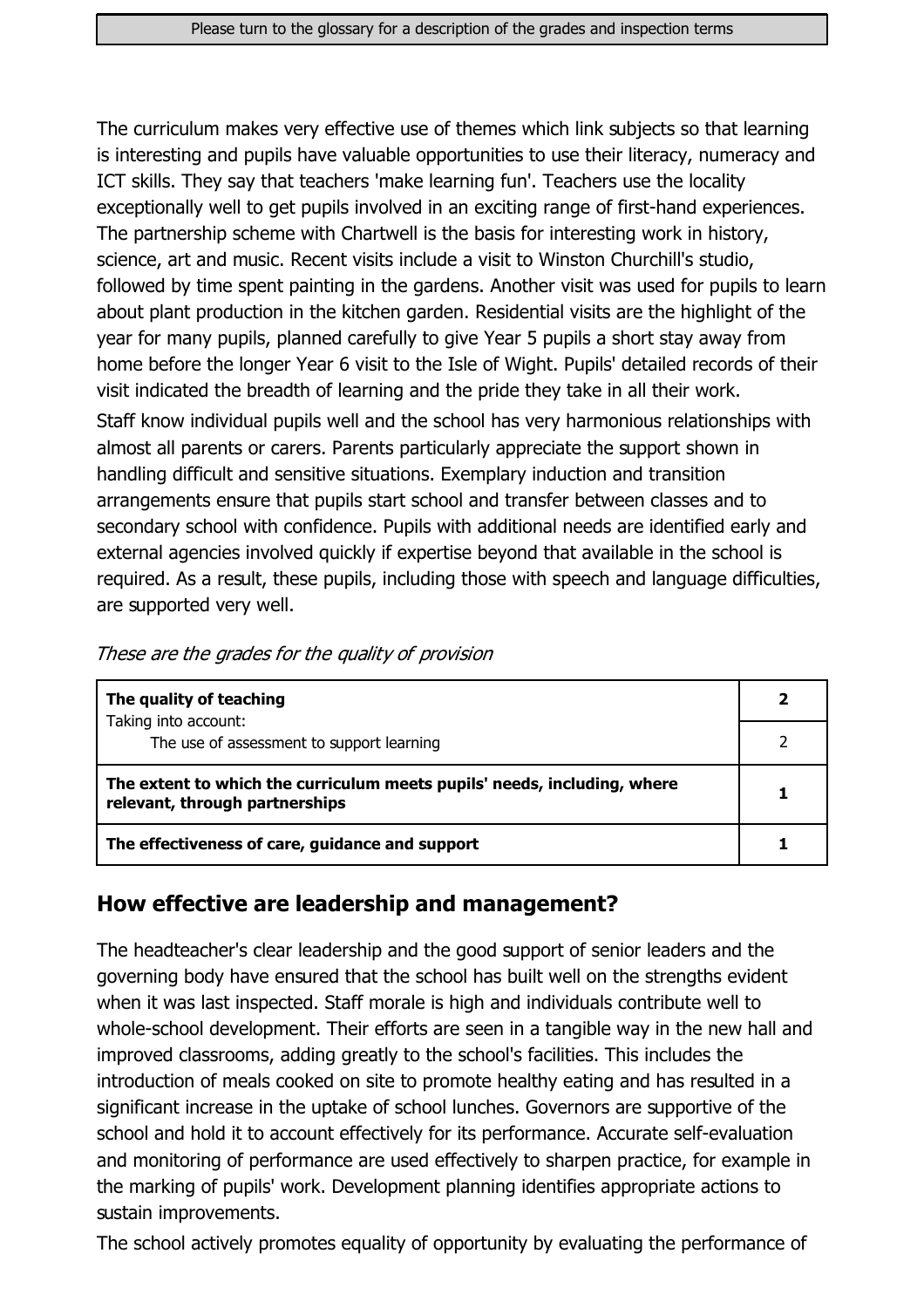#### Inspection grades: 1 is outstanding, 2 is good, 3 is satisfactory, and 4 is inadequate

different groups of pupils and, wherever possible, removing barriers to learning or well-being. For example, the school analyses attendance at extra-curricular activities and takes action if an individual is not involved or suggests clubs which would support specific areas of a pupil's personal development. Because the school lies physically at the heart of the community and has analysed its role within the local area, it makes a good contribution to community cohesion. Parents, carers and pupils agree that the school is safe and secure. Safeguarding arrangements are good, including those relating to child protection, and meet all current requirements.

These are the grades for leadership and management

| The effectiveness of leadership and management in embedding ambition and<br>driving improvement                                                                     | 2                       |
|---------------------------------------------------------------------------------------------------------------------------------------------------------------------|-------------------------|
| Taking into account:<br>The leadership and management of teaching and learning                                                                                      | $\overline{2}$          |
| The effectiveness of the governing body in challenging and supporting the<br>school so that weaknesses are tackled decisively and statutory responsibilities<br>met | 2                       |
| The effectiveness of the school's engagement with parents and carers                                                                                                | $\overline{\mathbf{2}}$ |
| The effectiveness of partnerships in promoting learning and well-being                                                                                              | 1                       |
| The effectiveness with which the school promotes equality of opportunity and<br>tackles discrimination                                                              | $\overline{\mathbf{2}}$ |
| The effectiveness of safeguarding procedures                                                                                                                        | $\overline{\mathbf{2}}$ |
| The effectiveness with which the school promotes community cohesion                                                                                                 | $\overline{\mathbf{2}}$ |
| The effectiveness with which the school deploys resources to achieve<br>value for money                                                                             | 1                       |

# **Early Years Foundation Stage**

The friendly family atmosphere ensures that children settle confidently in Reception alongside some Year 1 pupils in school. The vast majority of children make good progress relative to their starting points and most reach or exceed the national expectations for their age. They have positive attitudes to school and take a pride in their learning. This was shown for example, when a few children chose to write a play script for a Punch and Judy Show linked to their study of the seaside, identifying relevant aspects of the story. A series of well-planned activities provide children with opportunities to explore the world around them and to think things through for themselves. Staff work very hard to ensure that there are always activities for children in the playground, although it is not possible to have as rich a range of outdoor learning as they would wish because all equipment has to be tidied away at playtimes. A plan to improve this situation in order to give Reception children access to a designated area is due to be implemented shortly. Leadership and management are in the hands of a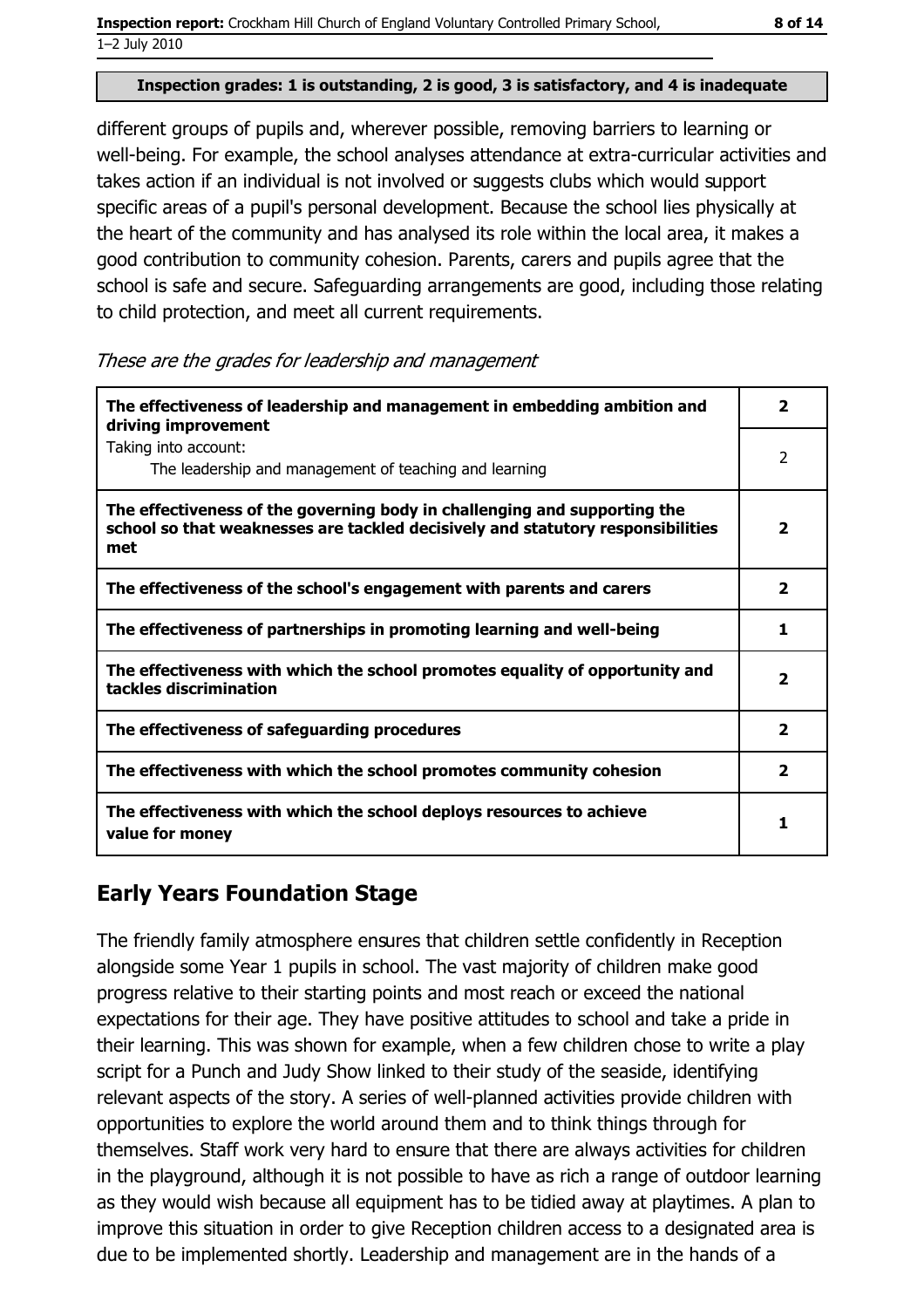senior leader and the appropriate policies and procedures are in place to secure children's safety and welfare. Children's learning and progress are monitored closely so that staff have an accurate understanding of how well children are doing. They use this information well to plan work which extends children's development progressively and nurtures their curiosity. Links with home are promoted well, with good information about activities taking place in school, and parents and carers contributing to children's learning in their 'sharing books'.

These are the grades for the Early Years Foundation Stage

| <b>Overall effectiveness of the Early Years Foundation Stage</b>                             |  |  |
|----------------------------------------------------------------------------------------------|--|--|
| Taking into account:<br>Outcomes for children in the Early Years Foundation Stage            |  |  |
| The quality of provision in the Early Years Foundation Stage                                 |  |  |
| The effectiveness of leadership and management of the Early Years<br><b>Foundation Stage</b> |  |  |

### **Views of parents and carers**

An overwhelming majority of parents and carers are extremely positive about all aspects of the school. They feel that staff are approachable so that they are able to talk about issues of concern to them. A few parents and carers indicated their concern that the school does not specifically prepare children for the selection tests. The inspection found that the school follows the local authority policy in this respect.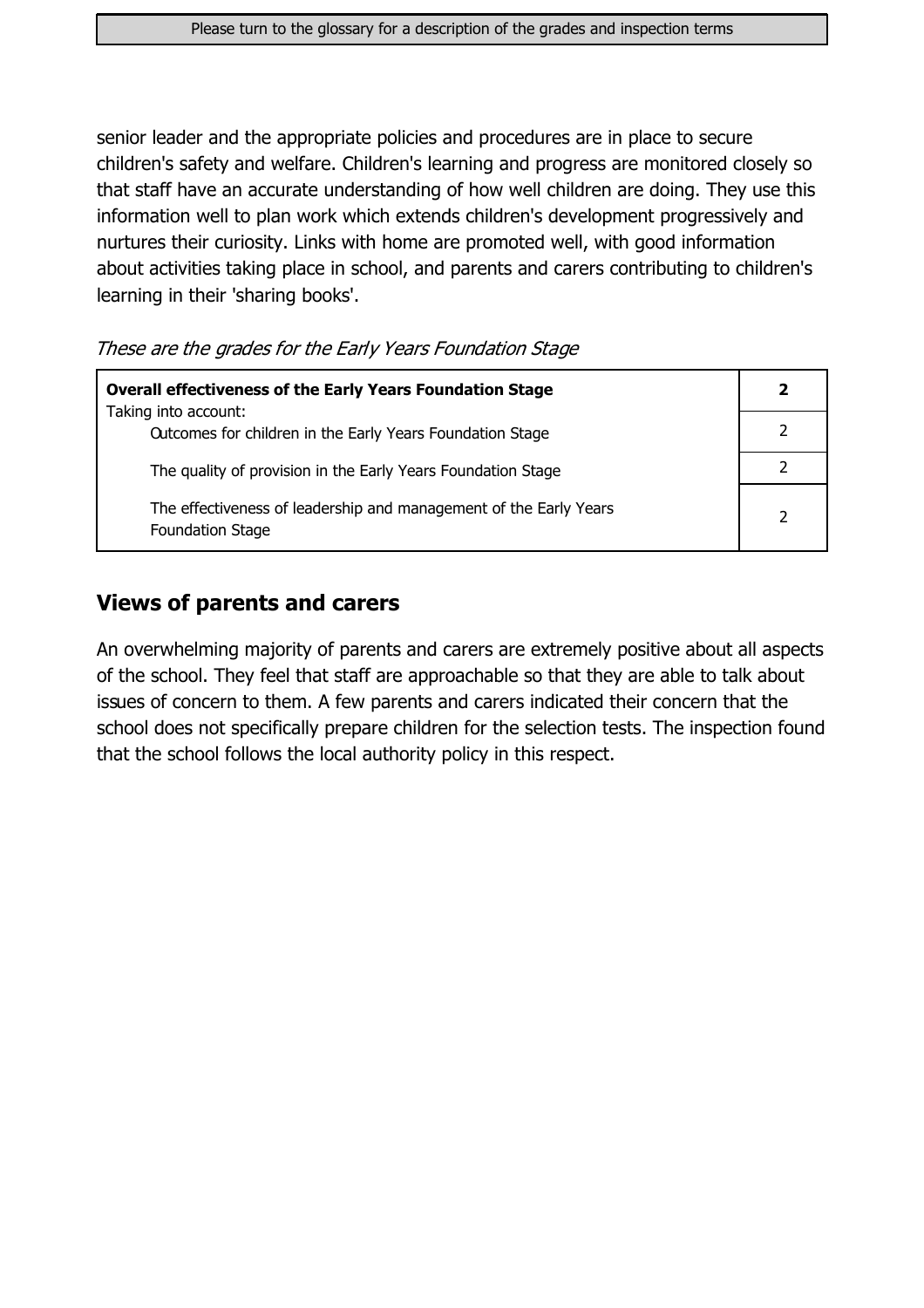#### Responses from parents and carers to Ofsted's questionnaire

Ofsted invited all the registered parents and carers of pupils registered at Crockham Hill Church of England Voluntary Controlled Primary School to complete a questionnaire about their views of the school.

In the questionnaire, parents and carers were asked to record how strongly they agreed with 13 statements about the school.

The inspection team received 34 completed questionnaires by the end of the on-site inspection. In total, there are 137 pupils registered at the school.

| <b>Statements</b>                                                                                                                                                                                                                                       |              | <b>Disagree</b><br><b>Agree</b> |              | <b>Strongly</b><br><b>Agree</b> |              |               |              |               | <b>Strongly</b><br>disagree |
|---------------------------------------------------------------------------------------------------------------------------------------------------------------------------------------------------------------------------------------------------------|--------------|---------------------------------|--------------|---------------------------------|--------------|---------------|--------------|---------------|-----------------------------|
|                                                                                                                                                                                                                                                         | <b>Total</b> | $\frac{0}{0}$                   | <b>Total</b> | $\frac{0}{0}$                   | <b>Total</b> | $\frac{0}{0}$ | <b>Total</b> | $\frac{0}{0}$ |                             |
| My child enjoys school                                                                                                                                                                                                                                  | 26           | 76                              | 8            | 24                              | $\mathbf 0$  | 0             | $\mathbf{0}$ | 0             |                             |
| The school keeps my child<br>safe                                                                                                                                                                                                                       | 20           | 59                              | 13           | 38                              | $\mathbf{1}$ | 3             | 0            | 0             |                             |
| The school informs me<br>about my child's progress                                                                                                                                                                                                      | 11           | 32                              | 21           | 62                              | $\mathbf{1}$ | 3             | 0            | 0             |                             |
| My child is making enough<br>progress at this school                                                                                                                                                                                                    | 14           | 41                              | 19           | 56                              | $\mathbf{1}$ | 3             | 0            | 0             |                             |
| The teaching is good at this<br>school                                                                                                                                                                                                                  | 18           | 53                              | 15           | 44                              | $\mathbf 0$  | 0             | 0            | 0             |                             |
| The school helps me to<br>support my child's learning                                                                                                                                                                                                   | 14           | 41                              | 20           | 59                              | $\mathbf 0$  | 0             | 0            | 0             |                             |
| The school helps my child to<br>have a healthy lifestyle                                                                                                                                                                                                | 20           | 59                              | 13           | 38                              | $\mathbf{1}$ | 3             | 0            | 0             |                             |
| The school makes sure that<br>my child is well prepared for<br>the future (for example<br>changing year group,<br>changing school, and for<br>children who are finishing<br>school, entering further or<br>higher education, or<br>entering employment) | 15           | 44                              | 17           | 50                              | $\mathbf{1}$ | 3             | $\mathbf 0$  | 0             |                             |
| The school meets my child's<br>particular needs                                                                                                                                                                                                         | 15           | 44                              | 19           | 56                              | $\mathbf 0$  | 0             | 0            | 0             |                             |
| The school deals effectively<br>with unacceptable behaviour                                                                                                                                                                                             | 14           | 41                              | 19           | 56                              | $\mathbf 0$  | 0             | 0            | 0             |                             |
| The school takes account of<br>my suggestions and<br>concerns                                                                                                                                                                                           | 10           | 29                              | 23           | 68                              | 0            | 0             | 0            | 0             |                             |
| The school is led and<br>managed effectively                                                                                                                                                                                                            | 19           | 56                              | 15           | 44                              | $\mathbf 0$  | 0             | 0            | $\mathbf 0$   |                             |
| Overall, I am happy with my<br>child's experience at this<br>school                                                                                                                                                                                     | 22           | 65                              | 12           | 35                              | $\pmb{0}$    | 0             | $\mathbf 0$  | 0             |                             |

The table above summarises the responses that parents and carers made to each statement. The percentages indicate the proportion of parents and carers giving that response out of the total number of completed questionnaires. Where one or more parents and carers chose not to answer a particular question, the percentages will not add up to 100%.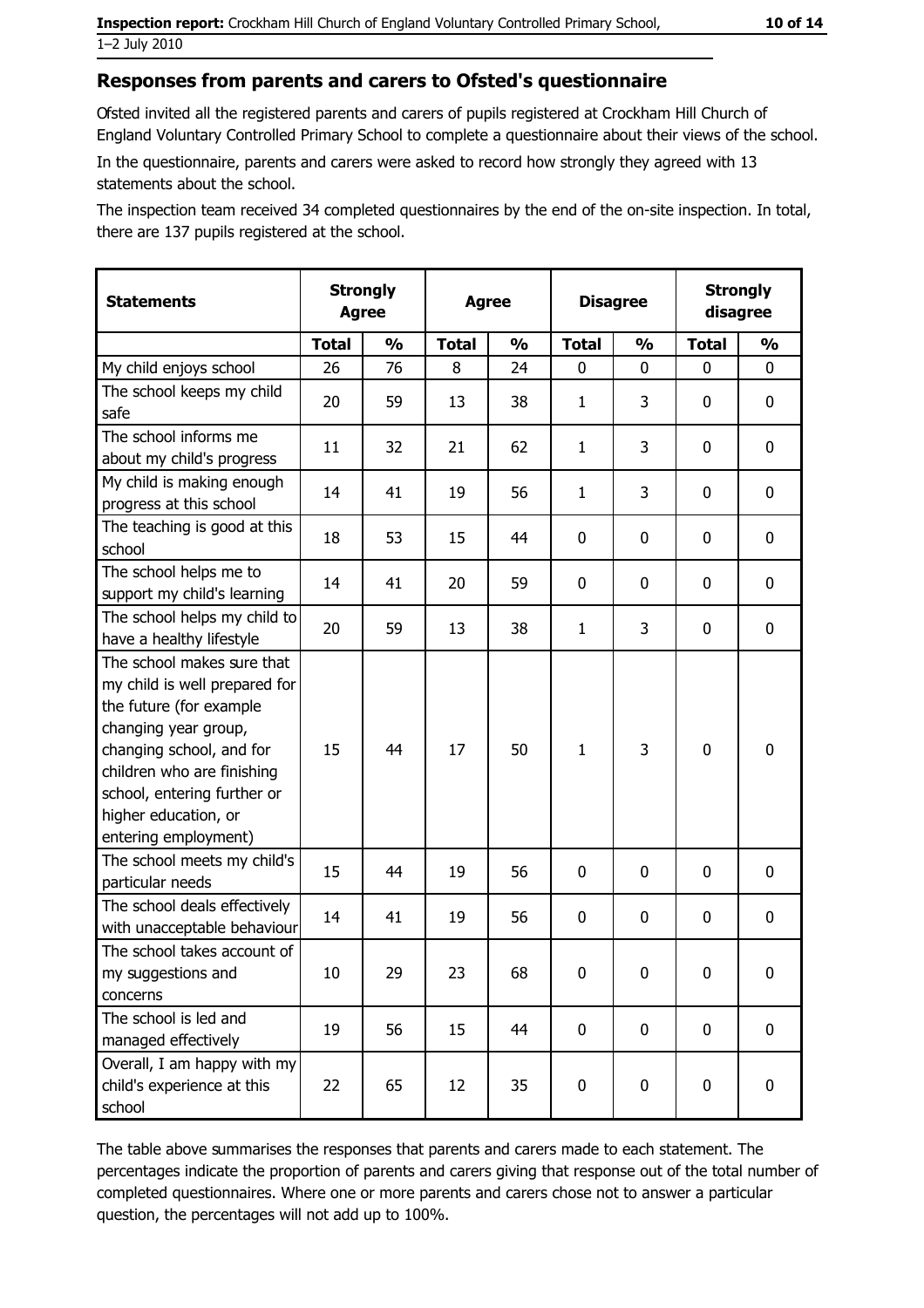# **Glossary**

## What inspection judgements mean

| <b>Grade</b> | <b>Judgement</b>   | <b>Description</b>                                                                                                                                                                                                               |
|--------------|--------------------|----------------------------------------------------------------------------------------------------------------------------------------------------------------------------------------------------------------------------------|
| Grade 1      | <b>Outstanding</b> | These features are highly effective. An oustanding<br>school provides exceptionally well for its pupils' needs.                                                                                                                  |
| Grade 2      | Good               | These are very positive features of a school. A school<br>that is good is serving its pupils well.                                                                                                                               |
| Grade 3      | Satisfactory       | These features are of reasonable quality. A satisfactory<br>school is providing adequately for its pupils.                                                                                                                       |
| Grade 4      | Inadequate         | These features are not of an acceptable standard. An<br>inadequate school needs to make significant<br>improvement in order to meet the needs of its pupils.<br>Ofsted inspectors will make further visits until it<br>improves. |

### **Overall effectiveness of schools**

|                       | Overall effectiveness judgement (percentage of<br>schools) |      |                     |                   |  |
|-----------------------|------------------------------------------------------------|------|---------------------|-------------------|--|
| <b>Type of school</b> | <b>Outstanding</b>                                         | Good | <b>Satisfactory</b> | <b>Inadequate</b> |  |
| Nursery schools       | 51                                                         | 45   | 0                   | 4                 |  |
| Primary schools       | 6                                                          | 41   | 42                  | 10                |  |
| Secondary schools     | 8                                                          | 34   | 44                  | 14                |  |
| Sixth forms           | 10                                                         | 37   | 50                  | 3                 |  |
| Special schools       | 32                                                         | 38   | 25                  | 5                 |  |
| Pupil referral units  | 12                                                         | 43   | 31                  | 14                |  |
| All schools           | 9                                                          | 40   | 40                  | 10                |  |

New school inspection arrangements were introduced on 1 September 2009. This means that inspectors now make some additional judgements that were not made previously.

The data in the table above is for the period 1 September to 31 December 2009 and is the most recently published data available (see www.ofsted.gov.uk). Please note that the sample of schools inspected during the autumn term 2009 was not representative of all schools nationally, as weaker schools are inspected more frequently than good or outstanding schools.

Percentages are rounded and do not always add exactly to 100. Secondary school figures include those that have sixth forms, and sixth form figures include only the data specifically for sixth form inspection judgements.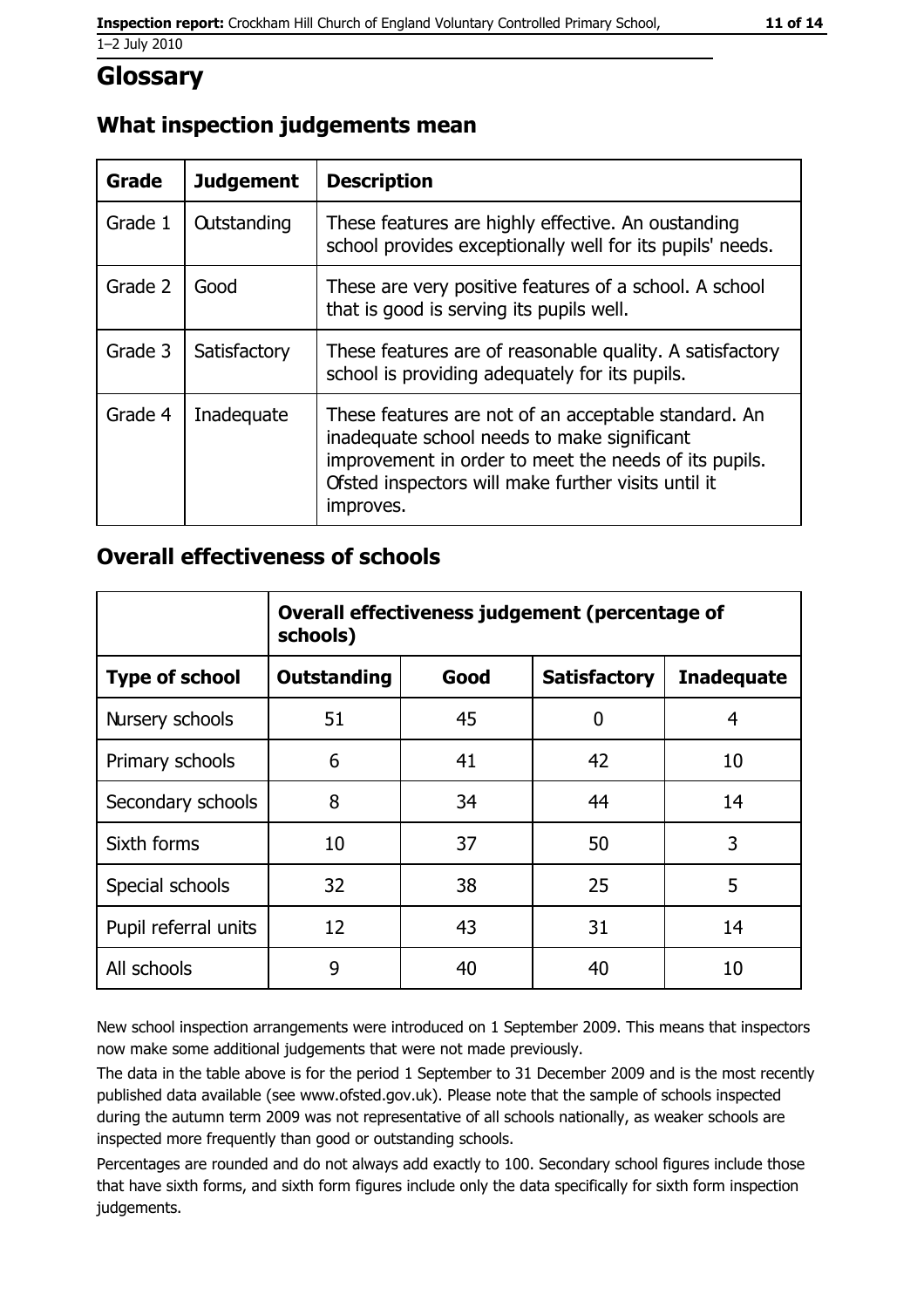# **Common terminology used by inspectors**

| Achievement:                  | the progress and success of a pupil in<br>their learning, development or training.                                                                                                                                                                                                                           |
|-------------------------------|--------------------------------------------------------------------------------------------------------------------------------------------------------------------------------------------------------------------------------------------------------------------------------------------------------------|
| Attainment:                   | the standard of the pupils' work shown by<br>test and examination results and in<br>lessons.                                                                                                                                                                                                                 |
| Capacity to improve:          | the proven ability of the school to<br>continue improving. Inspectors base this<br>judgement on what the school has<br>accomplished so far and on the quality of<br>its systems to maintain improvement.                                                                                                     |
| Leadership and management:    | the contribution of all the staff with<br>responsibilities, not just the headteacher,<br>to identifying priorities, directing and<br>motivating staff and running the school.                                                                                                                                |
| Learning:                     | how well pupils acquire knowledge,<br>develop their understanding, learn and<br>practise skills and are developing their<br>competence as learners.                                                                                                                                                          |
| <b>Overall effectiveness:</b> | inspectors form a judgement on a school's<br>overall effectiveness based on the findings<br>from their inspection of the school. The<br>following judgements, in particular,<br>influence what the overall effectiveness<br>judgement will be.                                                               |
|                               | The school's capacity for sustained<br>improvement.<br>Outcomes for individuals and groups<br>of pupils.<br>The quality of teaching.<br>The extent to which the curriculum<br>meets pupil's needs, including where<br>relevant, through partnerships.<br>The effectiveness of care, guidance<br>and support. |
| Progress:                     | the rate at which pupils are learning in<br>lessons and over longer periods of time. It<br>is often measured by comparing the<br>pupils' attainment at the end of a key<br>stage with their attainment when they<br>started.                                                                                 |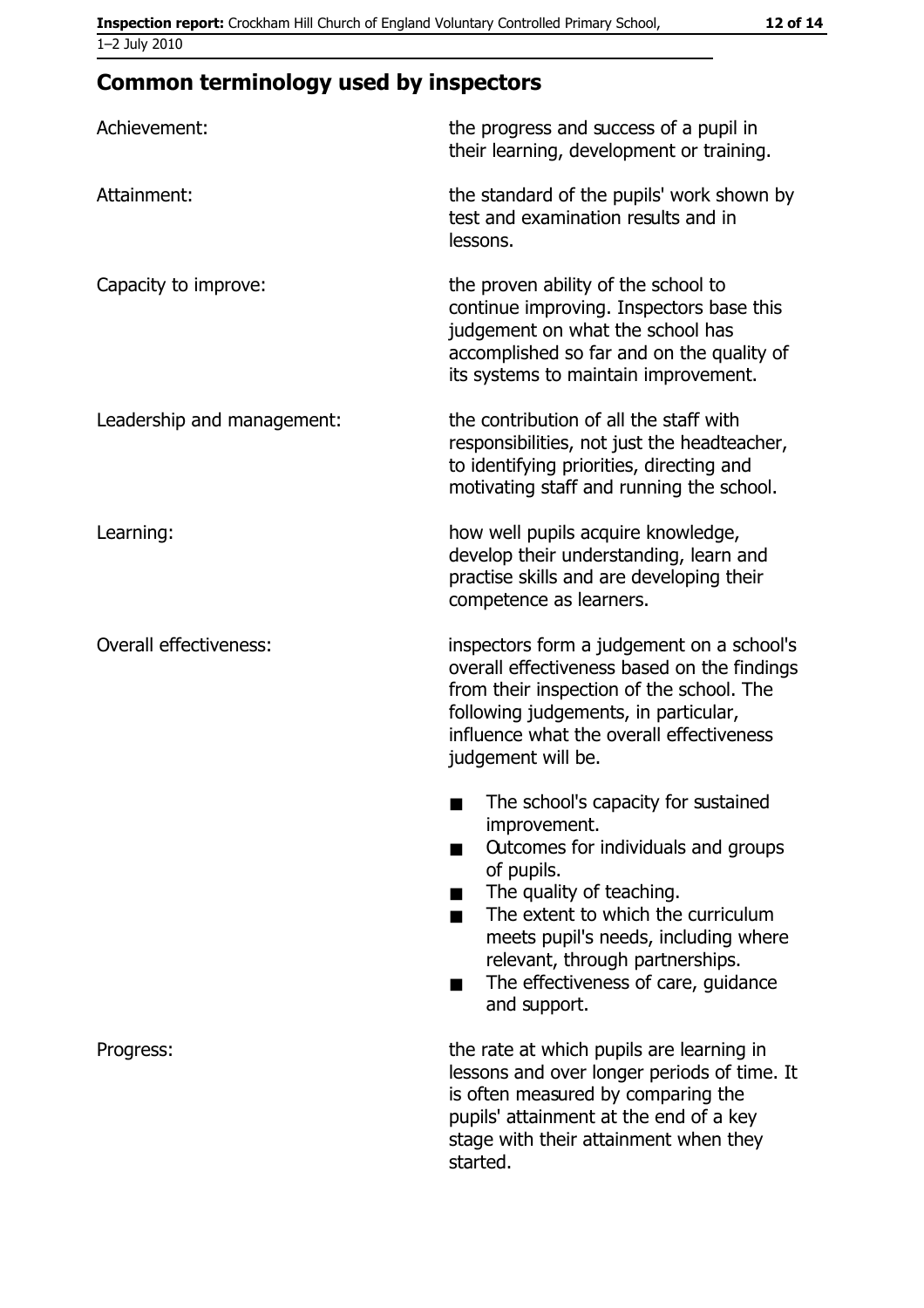#### This letter is provided for the school, parents and carers to share with their children. It describes Ofsted's main findings from the inspection of their school.



#### 5 July 2010

Dear Pupils

Inspection of Crockham Hill CE Primary School, Edenbridge TN8 6RP

Thank you for the warm welcome you gave us when we visited your school recently. This letter is to explain to you what we found out. We agree with you that Crockham Hill School gives you an outstanding education. We were impressed by how polite you are to one another and to visitors. This helps to make school enjoyable. You know a great deal about how to keep safe, fit and healthy. I hope you all enjoyed sports day. I was sorry that I missed the barbeque organised by the parent teacher association.

Children get off to a good start in Reception and you make good progress in other years. Teachers give you good guidance about how to improve your work and the 'review and improve' sessions are a good way for you to think about your next steps. You told us that adults really help you when you do not understand your work or to sort out the occasional problem you may have. You enjoy helping others as playground leaders or school councillors. Year 6 pupils have done an excellent job in planting the willow classroom and it was good to see it used so well at playtimes.

Adults care deeply for you. Together with the headteacher and governors, they work hard to make your school a happy place. They are always trying to make things better for you and we agree with them about the things to do next.

Make sure that the tasks that you are given build on what you already know and can do and that you are given the opportunity in each lesson to review how well you have done in learning new things.

Help you to learn more about how people live in other parts of the United Kingdom. We know that you will continue to work hard and wish you every success in the future. Yours sincerely

Helen Hutchings

Lead inspector